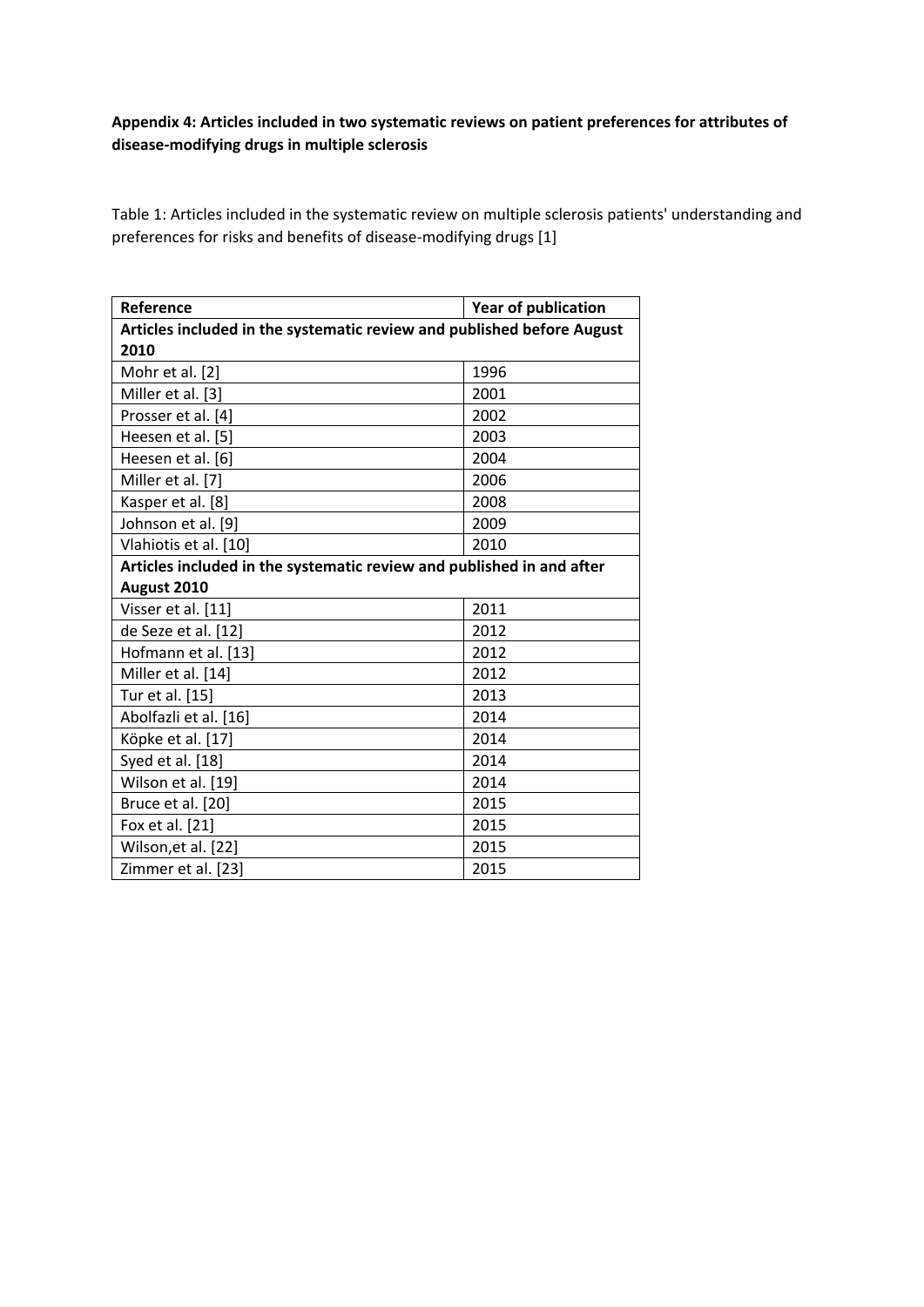Table 2: Articles included in the systematic review of discrete-choice experiments and conjoint analysis studies in people with multiple sclerosis [24]

| Reference                                                              | <b>Year of publication</b> |  |
|------------------------------------------------------------------------|----------------------------|--|
| Articles included in the systematic review and published before August |                            |  |
| 2010                                                                   |                            |  |
| Reed Johnson et al. [9]                                                | 2009                       |  |
| Articles included in the systematic review and published in and after  |                            |  |
| August 2010                                                            |                            |  |
| Shingler et al. [25]                                                   | 2013                       |  |
| Utz et al. [26]                                                        | 2014                       |  |
| Wilson et al. [19]                                                     | 2014                       |  |
| Wilson et al. [22]                                                     | 2014                       |  |
| Rosato et al. [27]                                                     | 2015                       |  |
| Wicks et al. [28]                                                      | 2015                       |  |
| Garcia-Dominguez et al. [29]                                           | 2016                       |  |
| Kremer et al. [30]                                                     | 2016                       |  |
| Lynd et al. [31]                                                       | 2016                       |  |
| Poulos et al. [32]                                                     | 2016                       |  |
| Poulos et al. [33]                                                     | 2016                       |  |
| Arroyo et al. [34]                                                     | 2017                       |  |
| Bottomley et al. [35]                                                  | 2017                       |  |
| Carlin et al. [36]                                                     | 2017                       |  |
| Sempere et al. [37]                                                    | 2017                       |  |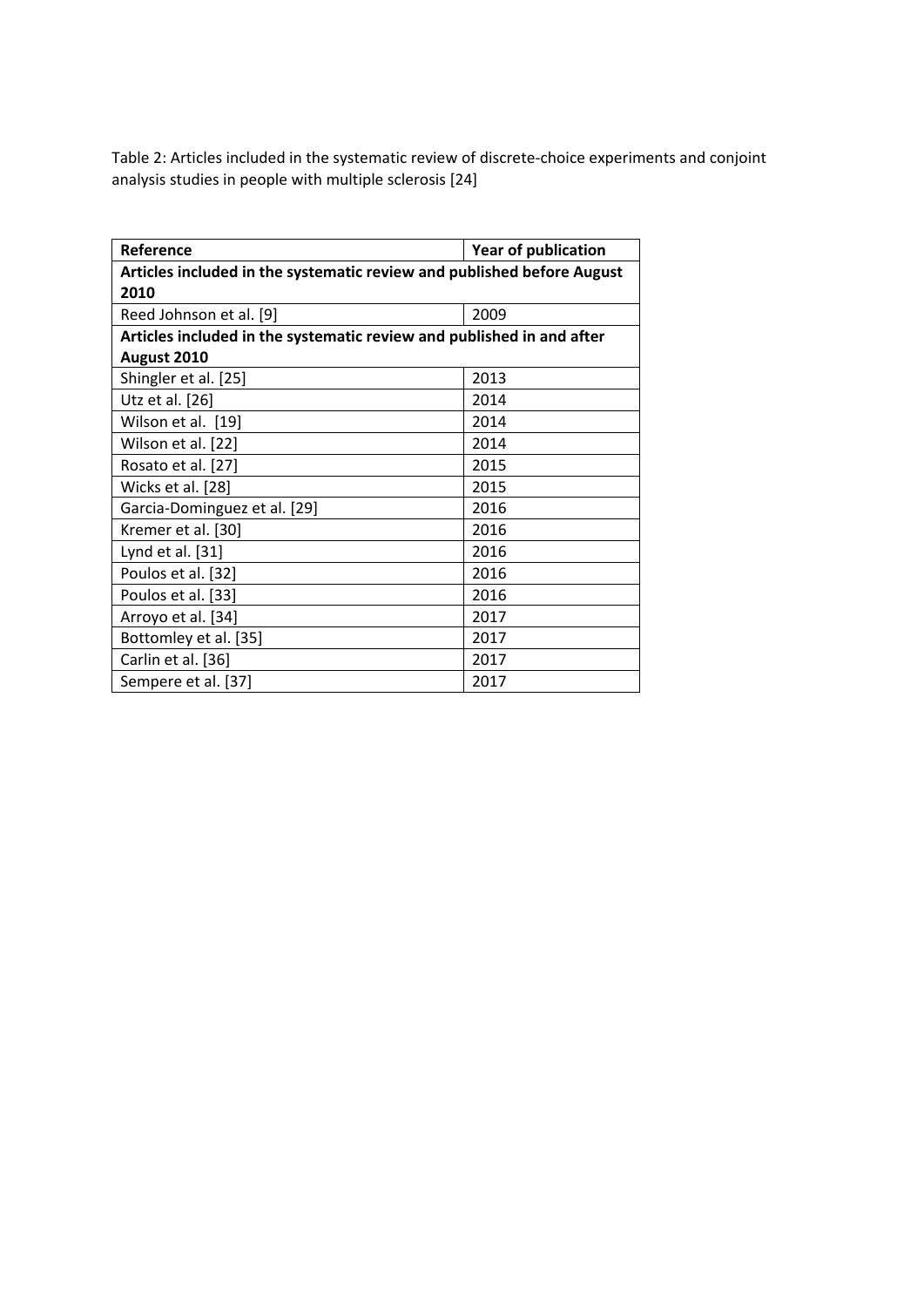## **References**

1. Reen GK, Silber E, Langdon DW. Multiple sclerosis patients' understanding and preferences for risks and benefits of disease-modifying drugs: a systematic review. J Neurol Sci. 2017;375:107– 22.

2. Mohr DC, Goodkin DE, Likosky W, Gatto N, Neilley LK, Griffin C, Stiebling B. Therapeutic expectations of patients with multiple sclerosis upon initiating interferon beta-1b: relationship to adherence to treatment. Mult Scler. 1996;2(5):222–6.

3. Miller C, Jezewski MA. A phenomenologic assessment of relapsing MS patients' experiences during treatment with interferon beta-1a. J Neurosci Nurs. 2001;33(5):240–4.

4. Prosser LA, Kuntz KM, Bar-Or A, Weinstein MC. The relationship between risk attitude and treatment choice in patients with relapsing-remitting multiple sclerosis. Med Decis Making. 2002;22(6):506–13.

5. Heesen C, Kolbeck J, Gold SM, Schulz H, Schulz KH. Delivering the diagnosis of MS--results of a survey among patients and neurologists. Acta Neurol Scand. 2003;107(5):363–8.

6. Heesen C, Kasper J, Segal J, Köpke S, Mühlhauser I. Decisional role preferences, risk knowledge and information interests in patients with multiple sclerosis. Mult Scler. 2004;10(6):643– 50.

7. Miller CE, Jezewski MA. Relapsing MS patients' experiences with glatiramer acetate treatment: a phenomenological study. J Neurosci Nurs. 2006;38(1):37–41.

8. Kasper J, Köpke S, Mühlhauser I, Nübling M, Heesen C. Informed shared decision making about immunotherapy for patients with multiple sclerosis (ISDIMS): a randomized controlled trial. Eur J Neurol. 2008;15(12):1345–52.

9. Johnson FR, Van Houtven G, Ozdemir S, Hass S, White J, Francis G, Miller DW, Phillips JT. Multiple sclerosis patients' benefit-risk preferences: serious adverse event risks versus treatment efficacy. J Neurol. 2009;256(4):554–62.

10. Vlahiotis A, Sedjo R, Cox ER, Burroughs TE, Rauchway A, Lich R. Gender differences in selfreported symptom awareness and perceived ability to manage therapy with disease-modifying medication among commercially insured multiple sclerosis patients. J Manag Care Pharm. 2010;16(3):206–16.

11. Visser LH, van der Zande A. Reasons patients give to use or not to use immunomodulating agents for multiple sclerosis. Eur J Neurol. 2011;18(11):1343–9.

12. de Seze J, Borgel F, Brudon F. Patient perceptions of multiple sclerosis and its treatment. Patient Prefer Adherence. 2012;6:263–73.

13. Hofmann A, Stellmann JP, Kasper J, Ufer F, Elias WG, Pauly I, Repenthin J, Rosenkranz T, Weber T, Köpke S, Heesen C, MS Network Hamburg. Long-term treatment risks in multiple sclerosis: risk knowledge and risk perception in a large cohort of mitoxantrone-treated patients. Mult Scler. 2013;19(7):920–5.

14. Miller CE, Karpinski M, Jezewski MA. Relapsing-remitting multiple sclerosis patients' experience with natalizumab: a phenomenological investigation. Int J MS Care. 2012;14(1):39–44.

15. Tur C, Tintoré M, Vidal-Jordana Á, Bichuetti D, Nieto González P, Arévalo MJ, Arrambide G, Anglada E, Galán I, Castilló J, Nos C, Río J, Martín MI, Comabella M, Sastre-Garriga J, Montalban X. Risk acceptance in multiple sclerosis patients on natalizumab treatment. PLoS One. 2013;8(12):e82796.

16. Abolfazli R, Elyasi A, Javadi MR, Gholami K, Torkamandi H, Amir-Shahkarami M, Etemadifar M, Nasr Z. Knowledge and attitude assessment of Iranian multiple sclerosis patients receiving interferon beta. Iran J Neurol. 2014;13(3):160–7.

17. Köpke S, Kern S, Ziemssen T, Berghoff M, Kleiter I, Marziniak M, Paul F, Vettorazzi E, Pöttgen J, Fischer K, Kasper J, Heesen C. Evidence-based patient information programme in early multiple sclerosis: a randomised controlled trial. J Neurol Neurosurg Psychiatry. 2014;85(4):411–8.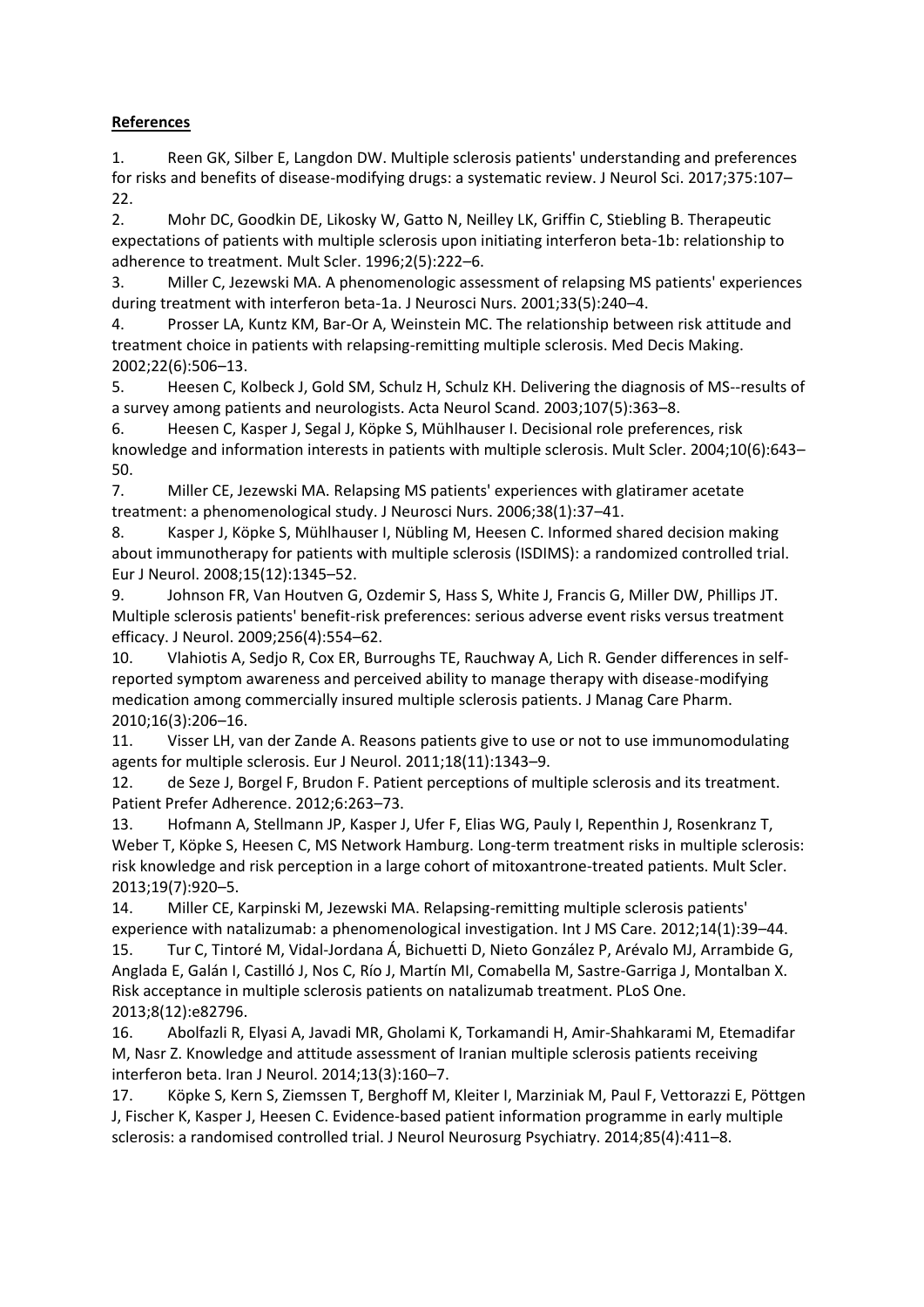18. Syed M, Rog D, Parkes L, Shepherd GL. Patient expectations and experiences of multiple sclerosis interferon β-1a treatment: a longitudinal, observational study in routine UK clinical practice. Patient Prefer Adherence. 2014;8:247–55.

19. Wilson L, Loucks A, Bui C, Gipson G, Zhong L, Schwartzburg A, Crabtree E, Goodin D, Waubant E, McCulloch C. Patient centered decision making: use of conjoint analysis to determine risk-benefit trade-offs for preference sensitive treatment choices. J Neurol Sci. 2014;344(1-2):80–7.

20. Bruce JM, Bruce AS, Catley D, Lynch S, Goggin K, Reed D, Lim SL, Strober L, Glusman M, Ness AR, Jarmolowicz DP. Being kind to your future self: probability discounting of health decisionmaking. Ann Behav Med. 2016;50(2):297–309.

21. Fox RJ, Salter A, Alster JM, Dawson NV, Kattan MW, Miller D, Ramesh S, Tyry T, Wells BW, Cutter G. Risk tolerance to MS therapies: survey results from the NARCOMS registry. Mult Scler Relat Disord. 2015;4(3):241–9.

22. Wilson LS, Loucks A, Gipson G, Zhong L, Bui C, Miller E, Owen M, Pelletier D, Goodin D, Waubant E, McCulloch C. Patient preferences for attributes of multiple sclerosis disease-modifying therapies: development and results of a ratings-based conjoint analysis. Int J MS Care. 2015;17(2):74–82.

23. Zimmer A, Bläuer C, Coslovsky M, Kappos L, Derfuss T. Optimizing treatment initiation: Effects of a patient education program about fingolimod treatment on knowledge, self-efficacy and patient satisfaction. Mult Scler Relat Disord. 2015;4(5):444–50.

24. Webb EJD, Meads D, Eskyte I, King N, Dracup N, Chataway J, Ford HL, Marti J, Pavitt SH, Schmierer K, Manzano A. A systematic review of discrete-choice experiments and conjoint analysis studies in people with multiple sclerosis. Patient. 2018;11(4):391–402.

25. Shingler SL, Swinburn P, Ali S, Perard R, Lloyd AJ. A discrete choice experiment to determine patient preferences for injection devices in multiple sclerosis. J Med Econ. 2013;16(8):1036–42.

26. Utz KS, Hoog J, Wentrup A, Berg S, Lämmer A, Jainsch B, Waschbisch A, Lee DH, Linker RA, Schenk T. Patient preferences for disease-modifying drugs in multiple sclerosis therapy: a choicebased conjoint analysis. Ther Adv Neurol Disord. 2014;7(6):263–75.

27. Rosato R, Testa S, Oggero A, Molinengo G, Bertolotto A. Quality of life and patient preferences: identification of subgroups of multiple sclerosis patients. Qual Life Res. 2015;24(9):2173–82.

28. Wicks P, Brandes D, Park J, Liakhovitski D, Koudinova T, Sasane R. Preferred features of oral treatments and predictors of non-adherence: two web-based choice experiments in multiple sclerosis patients. Interact J Med Res. 2015;4(1):e6.

29. Garcia-Dominguez JM, Muñoz D, Comellas M, Gonzalbo I, Lizán L, Polanco Sánchez C. Patient preferences for treatment of multiple sclerosis with disease-modifying therapies: a discrete choice experiment. Patient Prefer Adherence. 2016;10:1945–56.

30. Kremer IE, Evers SM, Jongen PJ, van der Weijden T, van de Kolk I, Hiligsmann M. Identification and prioritization of important attributes of disease-modifying drugs in decision making among patients with multiple sclerosis: a nominal group technique and best-worst scaling. PLoS One. 2016;11(11):e0164862.

31. Lynd LD, Traboulsee A, Marra CA, Mittmann N, Evans C, Li KH, Carter M, Hategekimana C. Quantitative analysis of multiple sclerosis patients' preferences for drug treatment: a best-worst scaling study. Ther Adv Neurol Disord. 2016;9(4):287–96.

32. Poulos C, Kinter E, Yang JC, Bridges JF, Posner J, Gleißner E, Mühlbacher A, Kieseier B. A discrete-choice experiment to determine patient preferences for injectable multiple sclerosis treatments in Germany. Ther Adv Neurol Disord. 2016;9(2):95–104.

33. Poulos C, Kinter E, Yang JC, Bridges JF, Posner J, Reder AT. Patient preferences for injectable treatments for multiple sclerosis in the United States: a discrete-choice experiment. Patient. 2016;9(2):171–80.